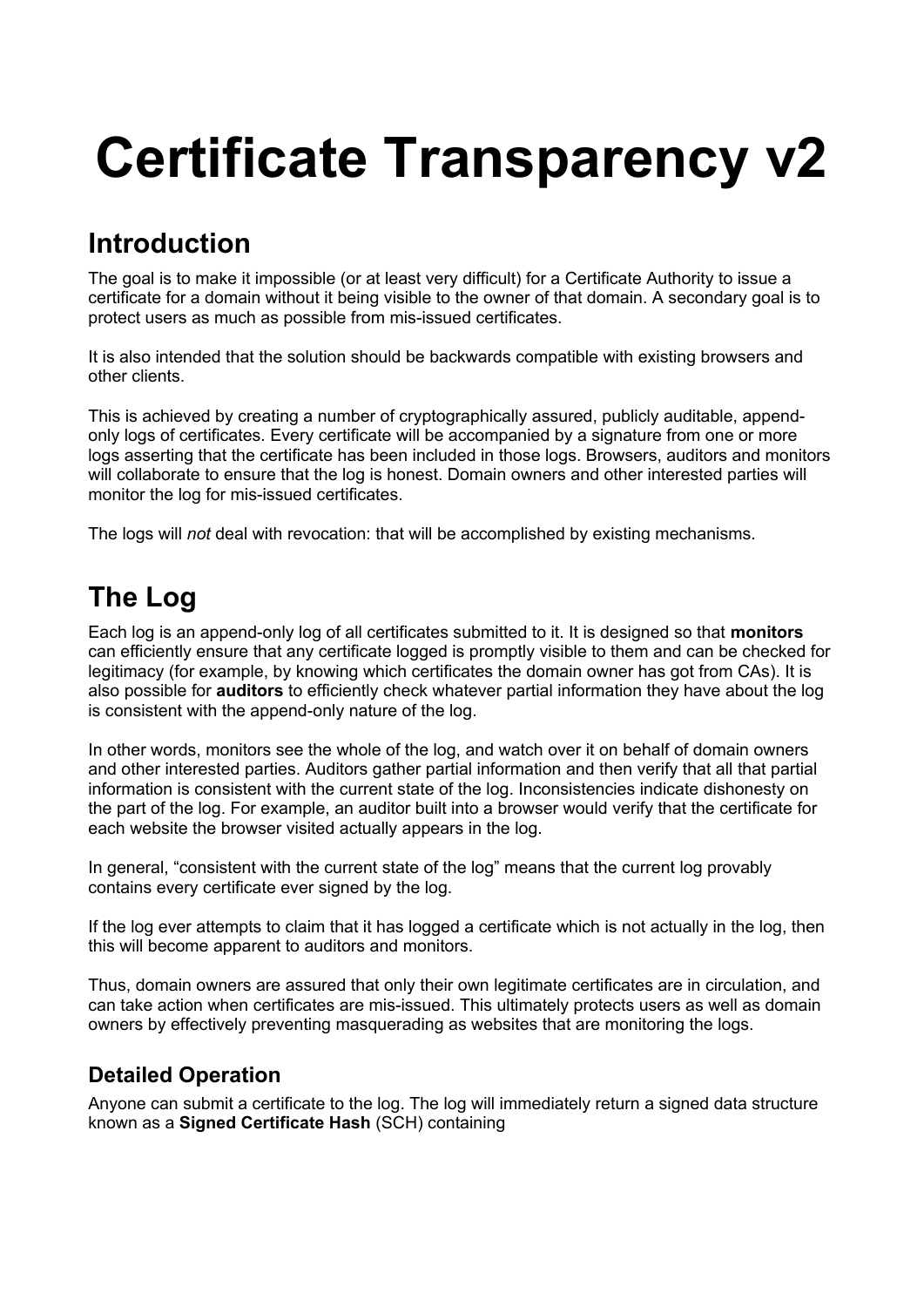- $\bullet$  The certificate and any intermediate CA certificates<sup>1</sup>.
- The time the certificate was submitted.

The log promises to incorporate this entry within a certain amount of time<sup>2</sup>. Failure to do so is considered a breach of contract by the log. This time is known as the **Maximum Merge Delay**  $(MMD)^3$ .

The log itself consists of an ever-growing Merkle tree of all certificates ever issued. As we show in [ref] it is possible for anyone with a complete copy of the tree to efficiently show that any two versions of the tree are consistent: that is, the later version includes everything in the earlier version, in the same order, and all new entries come after all entries from the earlier version<sup>4</sup>. The size of this proof is logarithmically proportional to the number of entries.

As frequently as possible, but at least as often as the MMD, the log will produce a new version of the tree and will sign the following data, known as a **Signed Tree Head** (STH)

- The root hash of the Merkle tree.
- The number of entries in the tree. This is also, effectively, the sequence number of the STH.
- A timestamp that is equal to the latest timestamp of all SCHs in the tree.

In the unlikely event there are no new entries by the time MMD has expired, the log will insert a dummy certificate in the tree.

Monitors will be able to fetch this new version and a copy of all new certificates in the tree. Since they will have the previous version, they can check for themselves that the two trees are consistent, simply by constructing the consistency proof themselves. Any discrepancy will be a breach of contract by the log. Furthermore, this discrepancy will be provable - the monitor will be able to show the two signed versions of the tree, and that they are not consistent. Because they are both signed by the log, the inconsistent version can only have been produced by the log misbehaving.

It is also possible to show the log has failed to honour the MMD by showing an SCH and an STH whose timestamps differ by more than the MMD, and that the corresponding certificate is not present in the tree<sup>5</sup>. The log must always produce an STH that is more recent than the MMD on request.

Auditors will also be able to request from either the log or a monitor (or anyone with a copy of the log) a proof that any particular SCH is consistent with any particular STH, so long as the MMD has passed since the SCH was issued<sup>6</sup>. This proof consists of a Merkle path from the leaf hash corresponding to the SCH up to the root STH.

<sup>&</sup>lt;sup>1</sup> It is necessary to sign the intermediate CAs because otherwise it would be possible for a CA to issue a certificate, get it logged, revoke it, then serve it instead with a different intermediate CA sharing a private key with the original. This certificate would then have a valid SCH and no revocation.

 $2$  It is necessary to allow some delay between signing a certificate and logging it because the log must be highly available, in order to promptly issue SCHs, but also needs to put all SCHs into a single log, which requires an ordering agreement across all the signers. This is a known hard computer science problem and cannot be done both quickly and reliably.

 $3$  If there were not an MMD, then a log could indefinitely delay adding a certificate entry to the tree and so it would be possible to use that certificate to attack users without detection.

<sup>&</sup>lt;sup>4</sup> This is the same as saying the log is append-only!

<sup>&</sup>lt;sup>5</sup> This can be shown by simply enumerating the entire tree and showing it is consistent with the STH but does not contain the certificate.

<sup>&</sup>lt;sup>6</sup> Note that the proof may be available sooner if the log has already incorporated the certificate, but it does not *have* to appear until after the MMD has passed.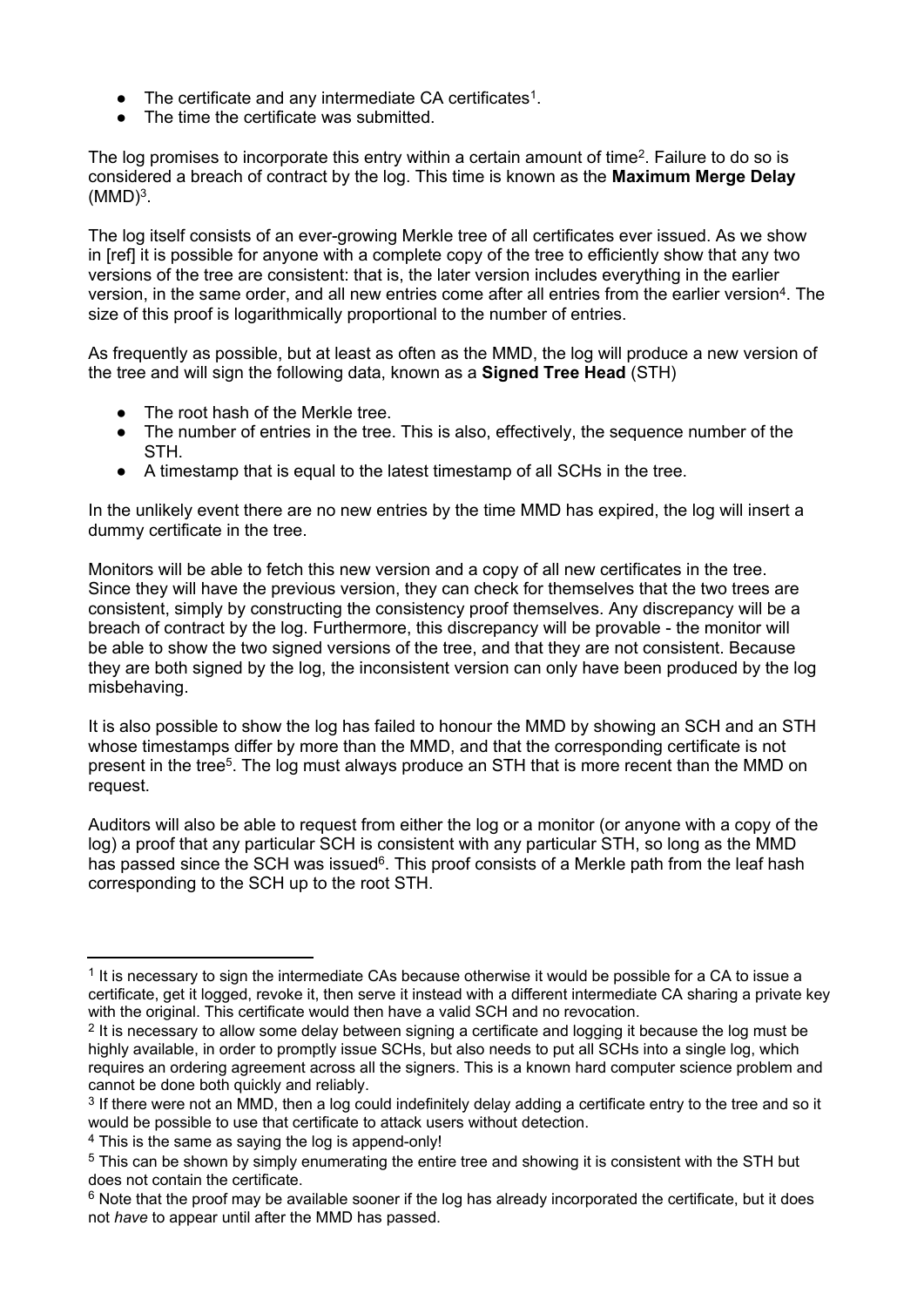However, this will, of course, reveal the particular certificate that was queried and so we must also provide a privacy preserving mechanism for verifying SCHs. We provide two mechanisms.

The first makes the various proofs available via DNS. To get a sense of how this works, say you wanted to see the proof that a certificate with SCH hash 89abcdef is in the current tree (which contains, say, 1300000 entries). To find the location of the SCH in the tree, you would request a TXT record containing its index from

● 89abcdef.hash.<domain>

Say the returned index is 1234567. The Merkle path you want then contains the hash of certificate 1234568, the hash of 1234565 + 1234566, and so on. To get these values, you would request a TXT record containing the hash from

- 1234567.0.1300000.tree.<domain>
- 617283.1.1300000.tree.<domain> (617283 = 1234566 / 2).

and so on. In general, you request <entry number>.<level>.<tree size>.tree.<domain> to get the hash at that position in the particular tree you are interested in<sup>7</sup>.

This method does not hide which certificate is being checked, but it does hide who is checking it from the log: most clients are configured to use their ISP's nameservers (or some other caching resolver), so all the log will see is that *some* client of a particular ISP is interested in a particular certificate. The ISP will, of course, know which client, but they also already have access to the IP addresses that client visited.

The second method is for the auditor to request a range of certificates around the one of interest and check all of them, including the one they want to check. In order to do this, the log must also make available a range of timestamps for each chunk of log. That is, for every, say, 256 certificates the log will say what the lowest and highest timestamp in the chunk is<sup>8</sup>. Note that there may be overlap between chunks. The client can thus choose all chunks that may include the certificate it has, since it knows the timestamp from the SCH, and fetch all the corresponding hashes and their proofs. All the log learns is that the client wants to verify one of the certificates it fetched.

Finally, since the proofs can be generated by anyone with a copy of the log, clients can also choose to either keep their own copy, or verify with some trusted third party that keeps a copy (note that because of the signatures on the STH and SCH this third party only need be trusted to preserve privacy, not to be honest about the log contents).

# **Gossip**

All the above allows any particular client to check that their view of the world is consistent with their past views, but the final piece in the puzzle is to show that everyone's views are consistent with each other.

This can be achieved by exchanging STHs and SCHs between different clients through gossip protocols. These can then be checked for consistency using the methods described above. Clients wishing to preserve privacy can verify their own SCHs against STHs fetched from the log or its mirrors and only gossip the latest STH they have seen.

<sup>&</sup>lt;sup>7</sup> Because the newest part of the tree is often partially filled, these hashes change as new entries are added to the tree. However, older entries (the "left hand side" of the tree) will not change from one version to the next and so can be cached rather than repeatedly queried. This means that even though the tree grows forever, the lengths of proofs transmitted over the wire should remain relatively stable.

<sup>&</sup>lt;sup>8</sup> We use these summaries for efficiency - the data is available in the STHs already, of course. However, since the client will rely on the summaries for its privacy, the summaries should also be signed and verified.